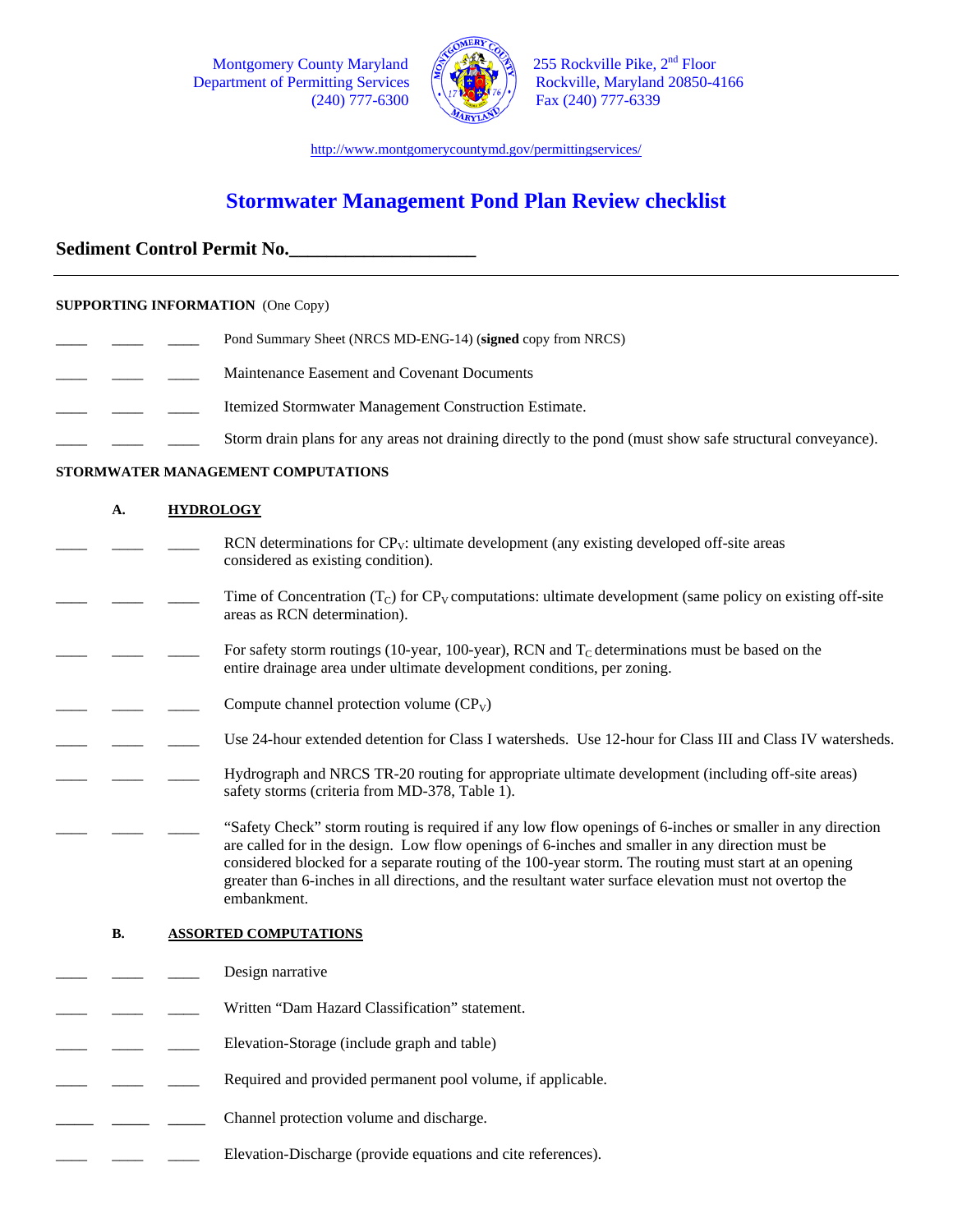|  |  |  | Check for barrel control prior to riser orifice flow. |
|--|--|--|-------------------------------------------------------|
|--|--|--|-------------------------------------------------------|

- Anti-seep collar design.
- Flotation analysis (factor of safety  $= 1.2:1$ ).
- Pond drain drawdown (24 hours maximum from permanent pool).
- Danger reach study, if required.

### **GEOLOGICAL INVESTIGATION** (One Copy)

- Geotechnical report with construction/design recommendations.
- \_\_\_\_ \_\_\_\_ \_\_\_\_ Minimum boring locations: borrow area; pool area; principal spillway; top of dam near one abutment or emergency spillway, if provided.

1

- Boring logs with Unified Soil Classification, blow counts and soil descriptions.
- If groundwater is within 1 foot of the proposed bottom of a dry pond, drain tile is required.

### **STORMWATER MANAGEMENT PLAN**

### **A. PLAN VIEW OF POND AT SCALE OF 1" = 50' OR LESS (40', 30', ETC.)**

### **1. GENERAL ITEMS**

- Existing and final contours  $(1'$  or  $2'$  interval).
- Existing and proposed improvements
- Delineation of permanent, extended detention, 10- and 100-year pools. If the 10-year exits the emergency spillway, 5-year water surface elevation must be delineated.
- Locations of test borings
- Outflow pipe, outlet protection (detail required); outfall channel.
- Inflow improvements (appropriate details required); storm drains carried to normal pool (wet) or pond bottom (dry), with appropriately sized rip rap outfalls transitioning to low flow channel dimensions.
- Low Flow Channel required for all ponds: bottom width = pipe diameter; minimum of 1' depth and 2' wide flat bottom; inverts at 50-foot intervals; details required. Stabilize with grass and turf reinforcement material.
- Emergency spillway level section and outlet channel.
- Existing and proposed utility location/protection. Pipes and utilities not parallel to the axis of the dam shall meet all principal spillway requirements. Pipes and utilities parallel to the axis of the dam shall be constructed with no granular bedding.
	- Ponding and/or pond slopes on private property must have easements.
		- MCDPS Turf Reinforcement detail on plans.

### **2. MAINTENANCE ITEMS**

- Maintenance access from public right-of-way or publicly traveled road (e.g. private road in a townhouse project): minimum width 12-feet, no steeper than 10% (15% if mechanically stabilized). Provide MCDPS standard driveway apron at access point to facilities located in greenspace.
- Maintenance Easement (Shall include riser structure, embankment, outfall, 100-year ponding area, access,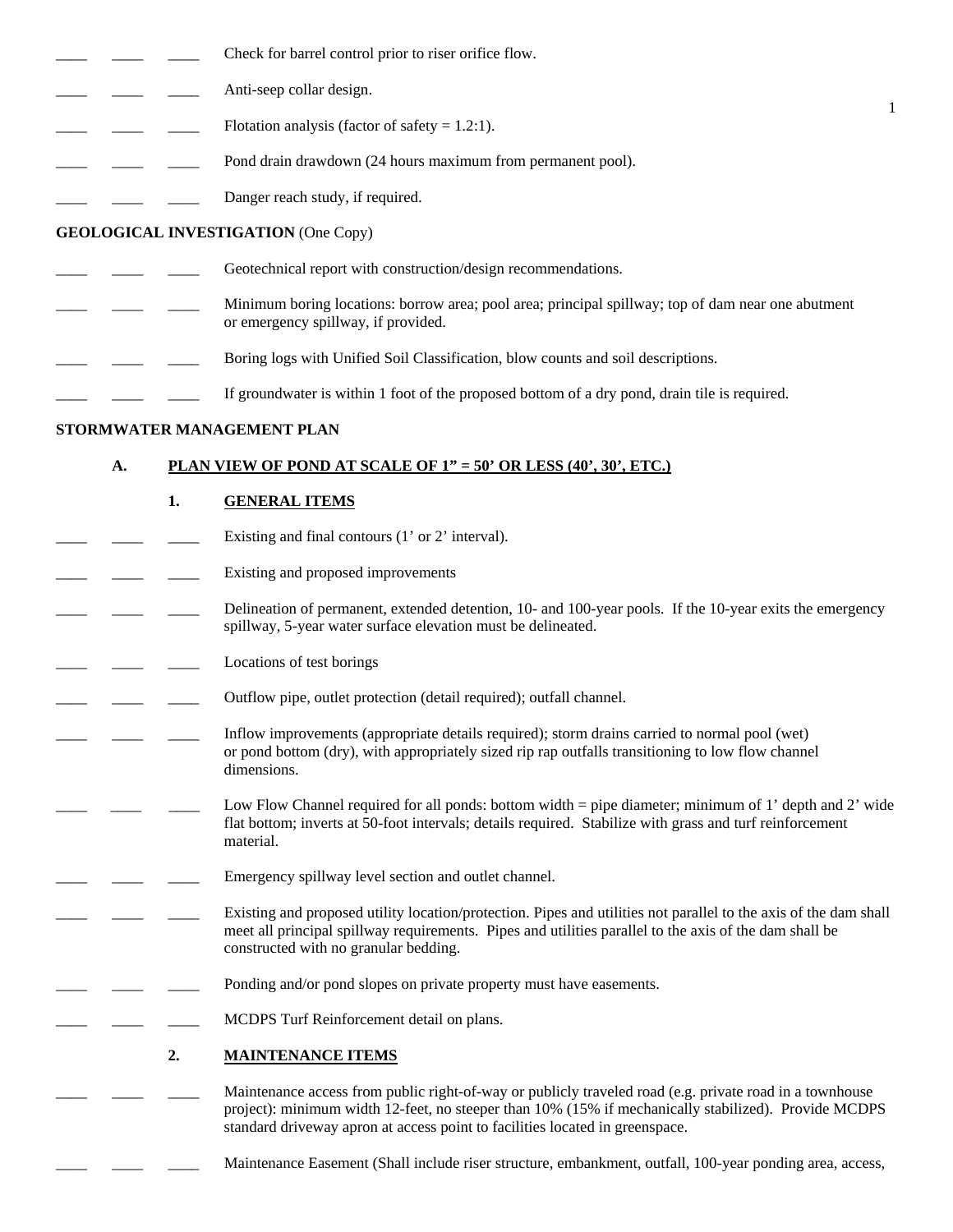, adjacent property as necessary. Show easement on plan view. Minimum 10-foot clearance around the facility.

2

- Minimum permanent pool depth 4-feet (except wetland ponds).
- Submerged pond bank slope 3:1.
- Forebay (if required).
	- Dry pond bottom sloped no flatter than 2% to a low flow channel.
		- $Slopes No steeper than 3:1$  anywhere around the pond (except where natural topography is preserved or for the downstream toe of a dam used as a public roadway). Slopes above the permanent pool of a wet pond no steeper than 4:1, 3:1 with safety bench<sup>\*</sup>, or 2:1 if natural topography is preserved and a safety bench\* is provided.

 \*Bench must be a minimum of 15-feet wide and 1-foot above the permanent pool elevation or at the extended detention pool elevation, if provided.

### **B. LANDSCAPING / MULTIPLE USE / AESTHETIC CONSIDERATIONS**

- Landscaping plan required (low maintenance vegetation on steep slopes, only approved shrubs and bedding stock on the dam, optional reforestation outside the 2-year pool, aquatic plantings, etc.) If the embankment will serve as a roadway, refer to MD-378 for planting requirements. Clearly delineate the areas of the pond that are to remain in turf grass, including the embankment setbacks and the pond access area.
- Use natural, variable looking slope shapes.
	- Landscape plan prepared and sealed by a landscape architect registered in the state of Maryland.

## **C. PRINCIPAL SPILLWAY PROFILE AND ASSOCIATED DETAILS**

#### **1. EXISTING AND PROPOSED GROUND**

- Dam side slopes labeled.
- Top width (from MD-378, minimum 10-feet)

#### **2. FOUNDATION CUTOFF (CORE TRENCH)**

- Bottom width (4-feet minimum)
- Side slopes (1:1 maximum slope)
- Depth (4-feet minimum)
- Material to be GC, SC, CH or CL

#### **3. IMPERVIOUS CORE (ZONED FILL / EMBANKMENT CORE)**

- Top width (4-feet minimum)
	- Side slopes (1:1 maximum)
	- Height (extend at least up to the 10-year water surface elevation)
- Material to be GC, SC, CH or CL

### **4. BARREL**

Must be concrete for diameters less than or equal to 48-inches; all concrete barrels must be labeled as meeting ASTM C-361; all barrels must be circular, with the following information provided: inside diameter, class, length, and slope.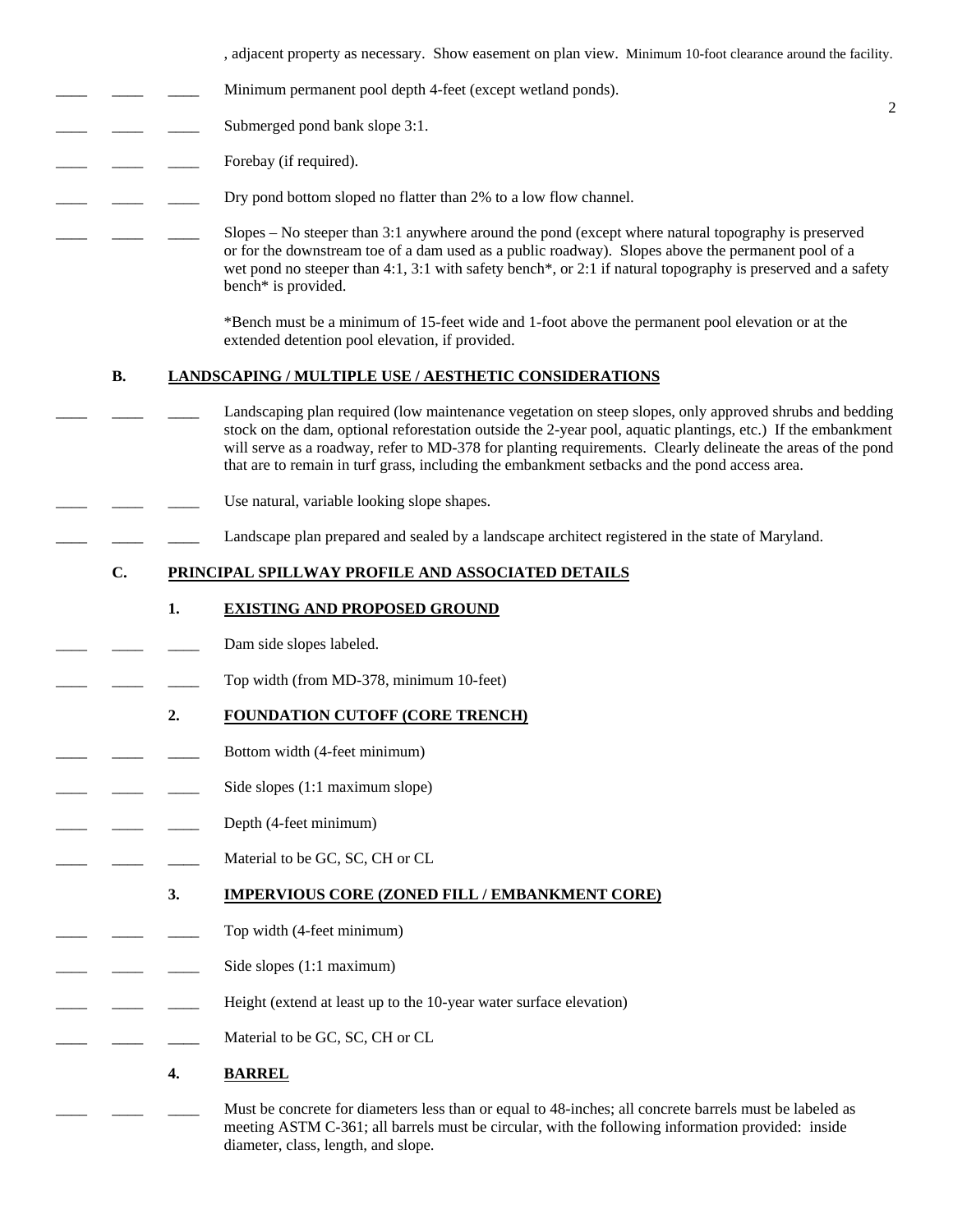|  |    | Bedding (cradle) for concrete barrels (Detail required). Must extend at least to the spring line of the pipe,<br>and a minimum thickness of 6-inches below the pipe.                                                                                                                                                                                                                                                             |   |
|--|----|----------------------------------------------------------------------------------------------------------------------------------------------------------------------------------------------------------------------------------------------------------------------------------------------------------------------------------------------------------------------------------------------------------------------------------|---|
|  |    |                                                                                                                                                                                                                                                                                                                                                                                                                                  | 3 |
|  |    | First pipe joint to be located within four feet of the riser face, but not less than two feet.                                                                                                                                                                                                                                                                                                                                   |   |
|  | 5. | <b>RISER OR SIMILAR STRUCTURE (SPECIFIC DETAIL REQUIRED)</b>                                                                                                                                                                                                                                                                                                                                                                     |   |
|  |    | To be same material as the barrel.                                                                                                                                                                                                                                                                                                                                                                                               |   |
|  |    | To be poured or pre-cast. If pre-cast, provide standard shop drawing note.<br>"Shop drawing must be approved by the engineer and accepted by MCDPS prior to fabrication".                                                                                                                                                                                                                                                        |   |
|  |    | Cast-in-place concrete collar (for pre-cast risers only). Detail required.                                                                                                                                                                                                                                                                                                                                                       |   |
|  |    | All structure dimensions.                                                                                                                                                                                                                                                                                                                                                                                                        |   |
|  |    | Structural details for cast-in-place structures.                                                                                                                                                                                                                                                                                                                                                                                 |   |
|  |    | High stage trash rack (removable, hot dipped galvanized, minimum #6 rebar on 8-inch centers both ways<br>with vertical bars on the outside), or MCDPS approved alternative.                                                                                                                                                                                                                                                      |   |
|  |    | Bolted 30-inch diameter manhole covers.                                                                                                                                                                                                                                                                                                                                                                                          |   |
|  |    | Anti-vortex device (detail needed if required)                                                                                                                                                                                                                                                                                                                                                                                   |   |
|  |    | Maintenance access.                                                                                                                                                                                                                                                                                                                                                                                                              |   |
|  |    | Structural computations (signed and sealed) for cast-in-place designs.                                                                                                                                                                                                                                                                                                                                                           |   |
|  | 6. | <b>ORIFICE(S) AND TRASH RACKS (DETAIL REQUIRED)</b>                                                                                                                                                                                                                                                                                                                                                                              |   |
|  |    | Dimensions                                                                                                                                                                                                                                                                                                                                                                                                                       |   |
|  |    | Wet or wetland ponds: non-clogging, non-hydraulically interfering inlet drawing water from at least one<br>foot below permanent pool and 50% of total depth above pond bottom (e.g. corrosion resistant, removable<br>hood; turned down elbow, or reverse slope pipe hidden in dam)                                                                                                                                              |   |
|  |    | Dry pond: For orifice(s) $\geq$ 6-inches; removable, hot dipped galvanized (or MCDPS approved alternative),<br>minimum #6 rebar trash rack with an area $\geq 6$ times the protected opening area; 4:1 upstream face,<br>maximum bar spacing $= 6$ -inches, and vertical bars on the outside. If $< 6$ -inches, use expanded galvanized<br>steel grate. Orifice size <2-inches not allowed without specific permission of MCDPS. |   |
|  | 7. | <b>POND DRAIN</b> (for wet ponds only)                                                                                                                                                                                                                                                                                                                                                                                           |   |
|  |    | Ductile iron or concrete pipe.                                                                                                                                                                                                                                                                                                                                                                                                   |   |
|  |    | Easily accessible, non-clogging, reseating valve                                                                                                                                                                                                                                                                                                                                                                                 |   |
|  |    | Inlet prevents uptake of sediment (removable elbow)                                                                                                                                                                                                                                                                                                                                                                              |   |
|  |    | Extend valve stem to the top slab of the riser.                                                                                                                                                                                                                                                                                                                                                                                  |   |
|  | 8. | <b>ANTI-SEEP COLLARS (DETAIL REQUIRED)</b>                                                                                                                                                                                                                                                                                                                                                                                       |   |
|  |    | Size $-15\%$ increase in L <sub>s</sub> using outside pipe diameter                                                                                                                                                                                                                                                                                                                                                              |   |
|  |    | Spacing and location on barrel                                                                                                                                                                                                                                                                                                                                                                                                   |   |
|  |    | Labeled as being located at least 2-feet from a pipe joint                                                                                                                                                                                                                                                                                                                                                                       |   |
|  |    | Material and method of connection                                                                                                                                                                                                                                                                                                                                                                                                |   |
|  |    |                                                                                                                                                                                                                                                                                                                                                                                                                                  |   |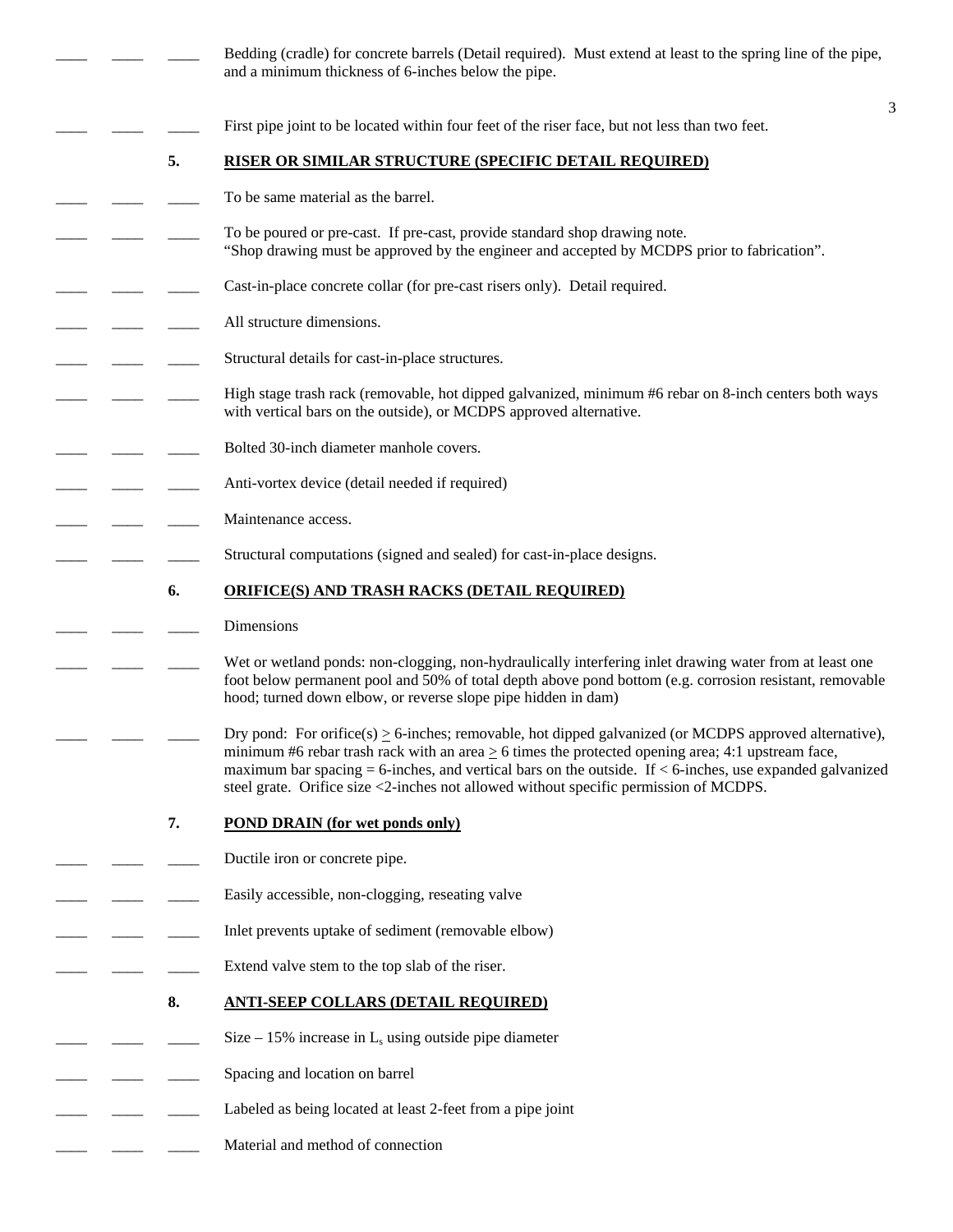Phreatic line (4:1 slope): measured from the intersection of the dam and a horizontal projection of the 10-year water surface elevation.

4

### **9. OUTFALL PROTECTION (DETAIL REQUIRED)**

- Size for maximum barrel release (but not greater than 10-year storm)
- Cross-section at end of the channel in accordance with receiving section
- \_\_\_\_ \_\_\_\_ \_\_\_\_ Outfall dimensions
- $Slope 0%$
- Median rip-rap size  $(d_{50})$ 
	- Thickness  $(2.0 \times d_{50})$
- Approved filter cloth

#### **10. ELEVATIONS: (INCLUDES REQUIRED FREEBOARD)**

- Top of dam (1-foot freeboard above 100-year pool with an emergency spillway, 2-feet without)
- Crest of emergency spillway (2-feet minimum below top of settled embankment)
- Crest of riser (1-foot minimum below crest of emergency spillway, if provided)
- Pools: permanent, extended detention and appropriate safety storms
- Inlet and outlet inverts of pipes, percent slope

#### **D. PROFILE SECTION OF DAM ALONG CENTERLINE**

- Existing ground
- Proposed grade
- Top of dam (constructed and settled) add 5% additional fill to account for settlement
- Location of emergency spillway with side slopes labeled
- Bottom of core trench (4-foot minimum)
- Top of impervious core (zoned fill)
- Barrel location
	- Existing and proposed utility location/protection. Pipes and utilities not parallel to the axis of the dam shall meet all principal spillway requirements. Pipes and utilities parallel to the axis of the dam shall be constructed with no granular bedding.
	- All excavation for pipe spillways, whether into existing or natural ground, shall have side slopes of 2:1. Foundation cutoff trench side slopes shall be 1:1 in profile and dam centerline cross section.

#### **E. EMERGENCY SPILLWAY PROFILE ALONG CENTERLINE**

- Existing ground
- Inlet, level (control) and outlet sections
- Spillway crest elevation